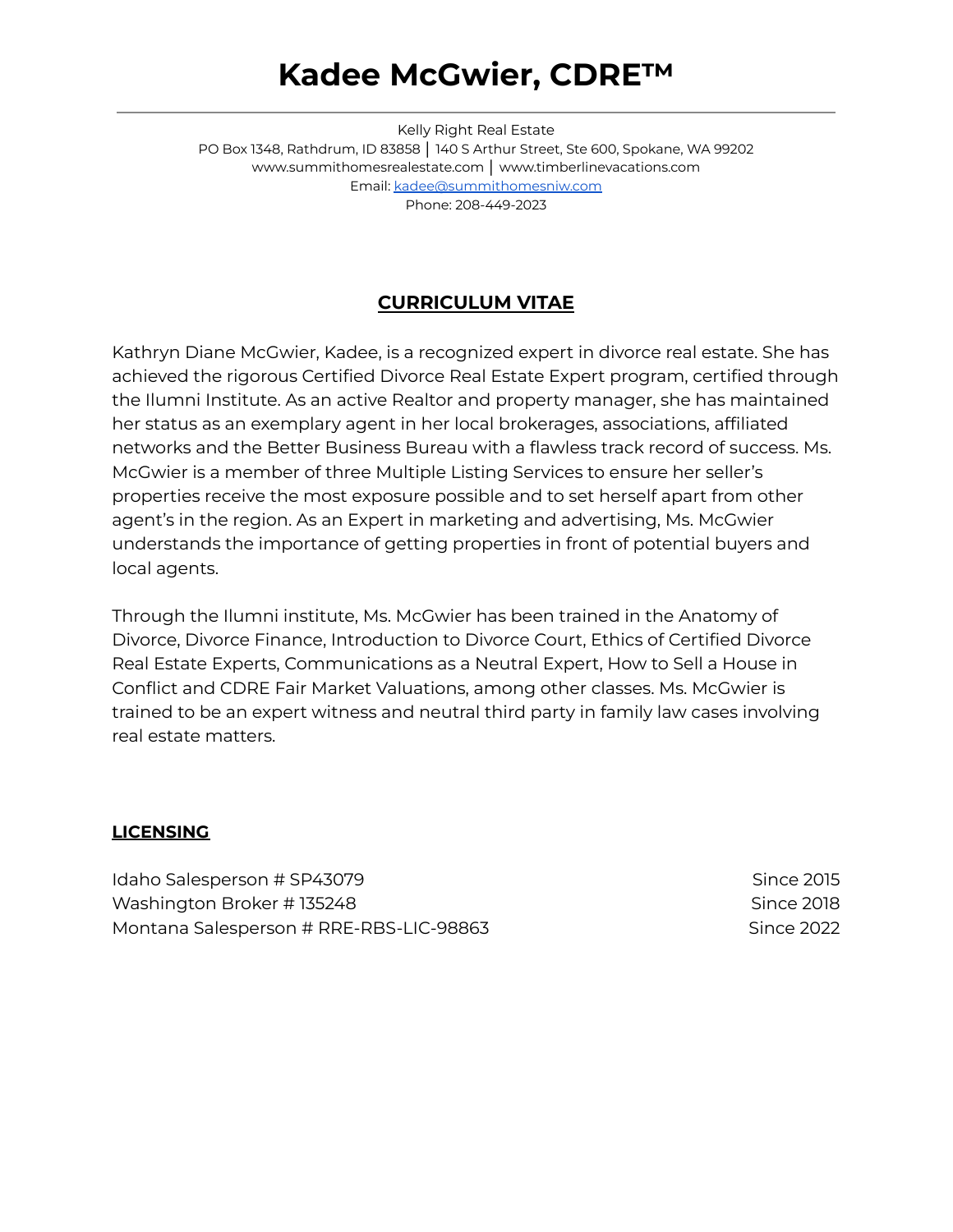### **WORK EXPERIENCE**

| <b>Kelly Right Real Estate</b>                           | February 2020 - Current    |
|----------------------------------------------------------|----------------------------|
| <b>REALTOR®</b>                                          |                            |
| Licensed in Idaho, Washington and Montana<br>$\bullet$   |                            |
| Member of 3 local Multiple Listing Services<br>$\bullet$ |                            |
| <b>Fair Market Evaluations:</b>                          |                            |
| Long term rental investment income Expert<br>$\circ$     |                            |
| Short term rental investment income Expert<br>$\circ$    |                            |
| Residential pricing strategy Expert<br>$\circ$           |                            |
| <b>Summit Homes Property Management</b>                  | Established 2018           |
| <b>Owner/Property Manager</b>                            |                            |
| • Self-management assistance in state of Washington      |                            |
| • Full service in state of Idaho                         |                            |
| Accredited by the Better Business Bureau<br>$\bullet$    |                            |
| <b>Timberline Vacations</b>                              | <b>Established 2021</b>    |
| <b>Owner/Property Manager</b>                            |                            |
| Operations will begin in the state of Idaho<br>$\bullet$ |                            |
| 2022 Operations begin in Montana- pending licensing      |                            |
| Women's Council of Realtors: North Idaho Network         |                            |
| <b>President Elect</b>                                   | 2022                       |
| Secretary                                                | 2021                       |
| <b>NIBCA Parade of Homes</b>                             |                            |
| Chairperson<br>$\bullet$                                 | 2022                       |
| <b>Head Volunteer Coordinator</b>                        | 2021                       |
| Century 21                                               | April 2015 - February 2021 |
| <b>REALTOR®</b>                                          |                            |
| Licensed in Idaho and Washington                         |                            |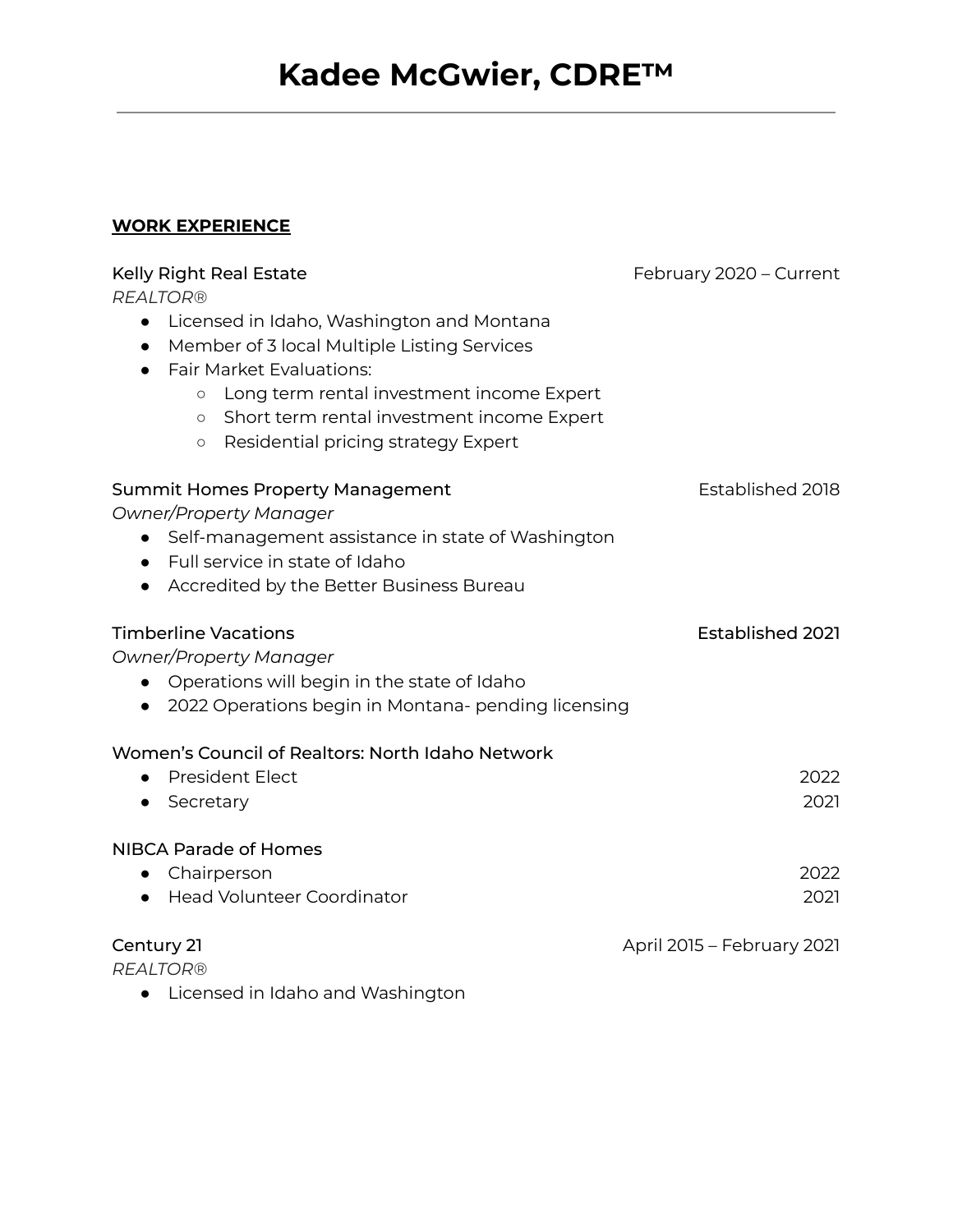# **Kadee McGwier, CDRE™**

## **EDUCATION**

| North Idaho College                                                                                                                                                                                                                                                                                                                                                                                            |           |
|----------------------------------------------------------------------------------------------------------------------------------------------------------------------------------------------------------------------------------------------------------------------------------------------------------------------------------------------------------------------------------------------------------------|-----------|
| <b>Business Focus</b>                                                                                                                                                                                                                                                                                                                                                                                          |           |
| The Ilumni Institute<br>Certified Divorce Real Estate (CDRE)<br>• Anatomy of Divorce<br>Divorce Court 101<br>$\bullet$<br>• The Psychology of Neutrality and Bias<br>The Ethics of CDREs<br>$\bullet$<br>• Qualifying as an Expert<br>• The CDRE Listing Model<br>Landscape of Divorce Finance<br>$\bullet$<br>How to Sell a House in Conflict<br>$\bullet$<br><b>CDRE Fair Market Valuations</b><br>$\bullet$ | 2021      |
| <b>E-Pro Certification</b>                                                                                                                                                                                                                                                                                                                                                                                     | 2021      |
| <b>Washington State Housing Financing Commission</b><br>Certified Instructor                                                                                                                                                                                                                                                                                                                                   | 2019      |
| North Idaho Real Estate Academy                                                                                                                                                                                                                                                                                                                                                                                | Fall 2014 |
| Certified Commercial investment Member (CCIM)<br><b>Candidate, Designation in Progress</b>                                                                                                                                                                                                                                                                                                                     |           |
| <b>Tom Ferry Coaching</b><br>Core Coaching, Ongoing                                                                                                                                                                                                                                                                                                                                                            |           |
| <b>Other Continuing Education</b><br>1031 Exchange<br>0<br>NRIA Tax Exchange<br>First Time Homebuyer<br><b>Short Sales &amp; Foreclosures</b><br><b>Fundamentals of Commercial Real Estate</b><br><b>Foundations of Real Estate Finance</b><br><b>Residential Property Management Essentials</b>                                                                                                               |           |